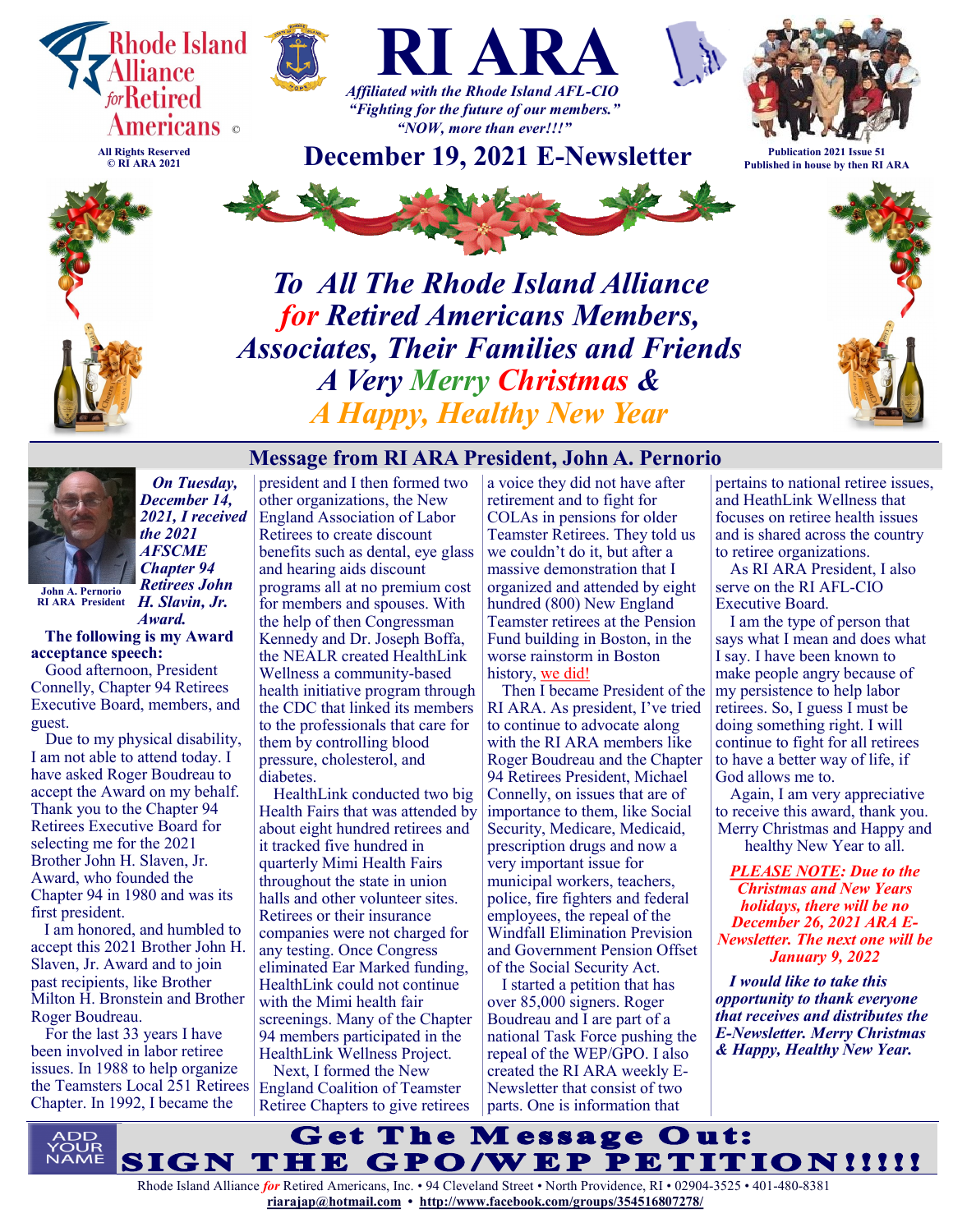## **Democrats, Employee Groups Rally Around Social Security Reform Bill**

Legislation with nearly 200 sponsors would change how annual cost of living adjustments are calculated, temporarily eliminate the controversial Windfall Elimination Provision, and restrict the agency's ability to close field offices.

Federal employee groups this week became the latest to embrace legislation from House Democrats aimed at reforming Social Security, which has a number of implications for federal retirees and Social Security Administration employees.

Social Security 2100: A Sacred Trust (H.R. 5723), introduced by Rep. John Larson, D-Conn., and cosponsored by 196 other Democrats, would revamp how benefits are calculated for retirees—including former federal employees—as well as make it harder for the agency to reduce the number of field and hearing offices across the country.

On the benefits side, the bill would provide an average 2% increase in Social Security benefits for retirees, equivalent to around \$30 per month. It also would change the metric used to calculate annual cost of living adjustments from the consumer price index for workers (CPI-W) to the consumer price index for the elderly (CPI-E), which

advocates say is a more accurate reflection in the changing cost of living that retirees experience on an annual basis. President Biden endorsed that proposal on

the campaign trail last year. Additionally, the bill temporarily scraps two Social Security provisions that have been a sore subject for federal, state and local government employees for years: the Government Pension Offset and the Windfall Elimination Provision. The bill

would eliminate both provisions

from 2022 through 2026. The GPO cuts the Social Security survivor benefits of spouses, widows and widowers with a public pension including federal employees covered by the Civil Service Retirement System—by twothirds. The Windfall Elimination Provision cuts Social Security retirement benefits—unfairly, in the eyes of public sector retirees—in instances where a former federal, state or local employee spent a portion of their career in the private sector. The Windfall Elimination Provision primarily affects federal retirees enrolled in CSRS.

On the operations side, the bill would bar the Social Security Administration from reducing the

meet a series of criteria to move forward with any field office closures. In order to close a field office, Social Security officials would have to provide advance public notice, a chance for public comment on the plan, as well as "a robust consideration" of the burdens closing a field office would have on the community it serves.

below the level in operation at the end of fiscal 2021, and requires the agency to

American Federation of Government Employees Director of Legislation Julie Tippens wrote in a letter to lawmakers that the bill's changes to benefits calculations are a much-needed update to the law.

"This legislation will strengthen Social Security benefits by increasing the acrossthe-board benefit to seniors, more accurately calculating the cost of living adjustment to make up for inadequate benefits since 1983, [and by] increasing the minimum benefit for lifetime low earners based on years in the workforce." she wrote. "[This] bill is a critical first step in repealing the Windfall Elimination Provision and Government Pension Offset for Social Security to provide workers, including many federal employees, a fairer Social Security benefit. Federal

total number of field offices employees under the Civil Service Retirement System did not contribute to Social Security for those

> earnings, but often have sufficient non-federal earnings and they are getting short changed."

> Ken Thomas, national president of the National Active and Retired Federal Employees Association, applauded the inclusion of proposed changes to cost-of-living adjustments.

> "CPI-E better accounts for seniors' spending habits, notably that of health care," he wrote. "Simply, seniors spend more on health care—while health care accounts for about 8% of spending for the general population, it accounts for 12% of spending for those age 62 and older. Meanwhile, health care costs have risen faster than the cost of other goods."

*Bette Marafino, Connecticut ARA President and ARA Task Force member, testified at a congressional hearing on the Larson, H. R. 5723 Bill, Social Security 2100: A Sacred Trust . She testified on how important it is to repeal the WEP/GPO for all those affected. The Repeal the WEP/GPO Petition now has 85,310 signers. Bette submitted the petition for the record at the hearing.*

Also last week, we reported that the House of Representatives was expected to take up legislation to prevent billions of dollars in cuts to Medicare payments to health care providers. Those cuts would have taken place next year if Congress failed to vote to stop them.

As it turned out, both the House and the Senate voted for the legislation to stop the cuts and the bill was sent to President Biden for his signature.

The bill will delay 2% cuts to Medicare rates through March of next year and stop a separate round of 4% Medicare cuts totaling about \$36 billion until 2023.

The 2% cuts were the result of legislation passed in 2011 that required spending reductions

## **Senior Citizens League News**

across the federal **SENIOR** government beginning in LEAGUE 2013. Congress paused the cuts last year in response to COVID-19. The bill that passed Thursday would keep that pause in place until April 1, after which providers will see a 1% cut until June 30 and a 2% cut until the provisions in the 2011 law expire in 2031.

The 4% Medicare cuts are the consequence a budget law known as PAYGO that requires increases in the deficit be offset by raising revenue or reducing spending. The COVID-19

relief legislation enacted this year resulted in a larger budget deficit, triggering spending reductions.

The bill also includes a 3% increase in pay for providers paid under the Medicare Physician Fee Schedule, partially offsetting some cuts that are set to take effect next year.

Providers have urged Congress all year to avert the cuts, arguing they are still struggling financially under COVID-19.

Most House Republicans voted against the bill because it takes steps toward raising the debt ceiling, but it has enough support from Republicans in the Senate to pass.

#### **Panel Recommends Medicare Cuts in Nursing Home Payments**

A congressional advisory panel on Friday moved to recommend that Medicare payments for nursing homes, home health agencies and inpatient rehabilitation facilities be cut by

5% in 2023, citing adequate reimbursement rates for the facilities.

Only long-term care hospitals would see a payment increase in 2023 under the draft recommendations adopted by the Medicare Payment Advisory Commission on the final day of its December meeting. The panel's draft recommendation calls for 2% increase in the Medicare base payment rate for long-term hospitals, minus an applicable productivity adjustment.

Final commission recommendations will be voted on in January 2022. All final recommendations for 2023 will be included in the commission's March 2022 report to Congress on Medicare payment policy.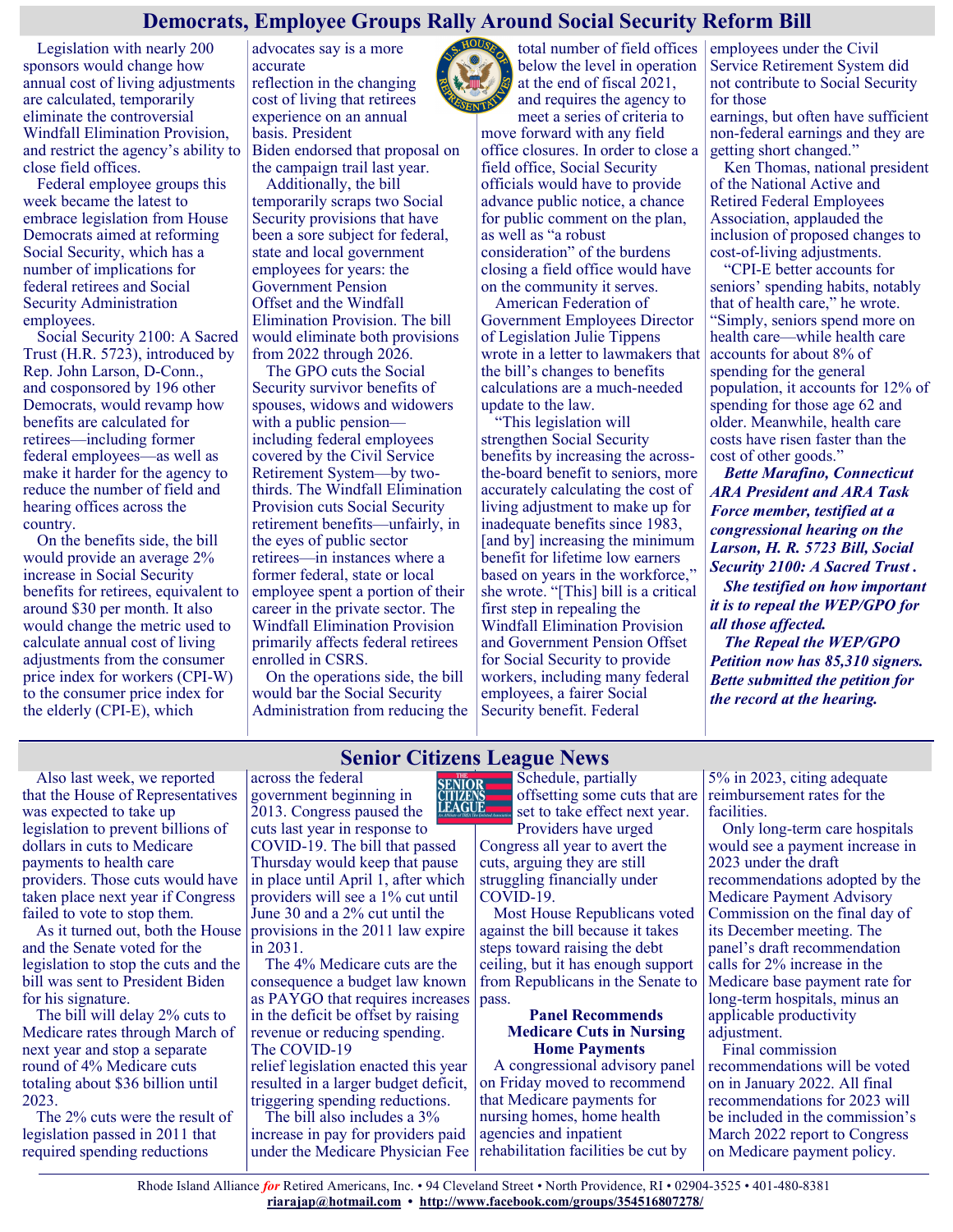# **CMS Announces New Strategies to Encourage People with Medicare to Get a COVID-19 Booster**



According to the latest Kaiser Family Foundation (KFF) **[polling,](https://www.kff.org/coronavirus-covid-19/poll-finding/kff-covid-19-vaccine-monitor-november-2021/)** the number of fully vaccinated adults who have received a booster dose more than doubled in the last month. Nearly one-fourth of all adults and one-third of those over age 50 say they have received a booster, and many more plan to get a booster soon. However, 27% of adults and 11% of those over 65 remain unvaccinated. The share of adults who say they "definitely won't" get a COVID-19 vaccine holds steady at around 14%.

As states across the country face a new COVID-19 **[variant](https://www.cdc.gov/coronavirus/2019-ncov/variants/omicron-variant.html)** and rising **[infection rates](https://graphics.reuters.com/HEALTH-CORONAVIRUS/USA-TRENDS/dgkvlgkrkpb/)**, the Centers for Medicare & Medicaid Services (CMS) announced new strategies they will employ in the coming weeks to encourage vaccine and booster

uptake among people with Medicare:

- **Send a letter to everyone with Medicare:** All 63 million people who currently have Medicare will receive a letter encouraging them to get their soon as possible.
- **Conduct campaigns and paid advertising:** This outreach will focus on those with Medicare who are not fully vaccinated against COVID-19 and will include reminders about getting the annual flu shot.
- **Include 1-800 MEDICARE reminders:** Approximately two million people call 1-800 -MEDICARE each month. They will hear a reminder to get their COVID-19 boosters at the beginning of their call.
- **Include a message in Medicare Summary Notices:** For people with

Original Medicare, CMS will include a COVID-19 booster message in

their Medicare Summary Notice (the explanation of benefits people receive when a claim is filed) over the next several months.

- COVID-19 vaccine booster as **↓ Send email reminders:** CMS will send COVID-19 vaccine booster reminder emails to the more than 14 million people who are signed up to receive Medicare email communications.
	- **Deliver consistent communication via social media:** The @MedicareGov Twitter handle will continue to tweet about the importance of COVID-19 vaccine boosters.
	- The agency also plans to engage local and national partners, health plans, nursing homes, and the media to help spread the word.

vaccinated against COVID-19 remains **[effective](https://www.cdc.gov/coronavirus/2019-ncov/vaccines/effectiveness/index.html?CDC_AA_refVal=https%3A%2F%2Fwww.cdc.gov%2Fcoronavirus%2F2019-ncov%2Fvaccines%2Feffectiveness.html)** in preventing severe disease, and that a **[booster](https://www.cnbc.com/2021/12/08/pfizer-biontech-say-booster-dose-provides-high-level-of-protection-against-omicron-variant.html)  [dose](https://www.cnbc.com/2021/12/08/pfizer-biontech-say-booster-dose-provides-high-level-of-protection-against-omicron-variant.html) [increases](https://www.cdc.gov/coronavirus/2019-ncov/vaccines/booster-shot.html?s_cid=11504:are%20the%20vaccines%20effective%20against%20the%20delta%20variant:sem.ga:p:RG:GM:gen:PTN:FY21)** immune response, further improving protection.

By way of reminder, people with Medicare pay nothing when they get the COVID-19 vaccine and booster and there is no applicable copayment, coinsurance, or deductible. In addition, nearly all Medicaid and CHIP beneficiaries, and many with private health insurance, must receive coverage of COVID-19 vaccines and boosters without cost-sharing. Read the CMS announcement, **[CMS](https://www.cms.gov/newsroom/news-alert/cms-encourages-people-medicare-get-covid-19-vaccine-booster-shot)  [Encourages People with](https://www.cms.gov/newsroom/news-alert/cms-encourages-people-medicare-get-covid-19-vaccine-booster-shot)  [Medicare to get COVID](https://www.cms.gov/newsroom/news-alert/cms-encourages-people-medicare-get-covid-19-vaccine-booster-shot)-19 [Vaccine Booster Shot.](https://www.cms.gov/newsroom/news-alert/cms-encourages-people-medicare-get-covid-19-vaccine-booster-shot)** Read the KFF analysis, **[COVID](https://www.kff.org/coronavirus-covid-19/poll-finding/kff-covid-19-vaccine-monitor-november-2021/)-[19 Vaccine Monitor: November](https://www.kff.org/coronavirus-covid-19/poll-finding/kff-covid-19-vaccine-monitor-november-2021/)  [202](https://www.kff.org/coronavirus-covid-19/poll-finding/kff-covid-19-vaccine-monitor-november-2021/)**1.

• Studies show that being fully

## **Suit by Doctors, Hospitals Seeks Change in How Arbitrators Settle Surprise Billing Cases**

Two of the largest lobbying groups representing physicians and hospitals filed a lawsuit Thursday challenging a Biden administration decision on how to implement the law shielding patients from most surprise medical bills.

The **[lawsuit](https://www.ama-assn.org/system/files/ama-v-hhs-as-filed-complaint.pdf)** from the American Hospital Association and the American Medical Association does not seek to halt the law from going into effect in January. **[Instead, it seeks a](https://www.ama-assn.org/system/files/ama-v-hhs-as-filed-stay-motion-and-brief.pdf)  [change](https://www.ama-assn.org/system/files/ama-v-hhs-as-filed-stay-motion-and-brief.pdf)** in a key provision in regulations issued in September.

At issue is how arbitrators will decide the amount insurers pay toward disputed out-of-network bills.

That was a main point of dispute in the long and contentious debate leading up to the passage of the No Surprises Act in late 2020 — and remains so a year later.

"Our legal challenge urges regulators to ensure there is a fair and meaningful process to resolve disputes between health care providers and insurance companies," AMA President Gerald E. Harmon said in a

written release. Two

other **[lawsuits](https://www.healthaffairs.org/do/10.1377/hblog20211206.44185/full/)** — one from the Texas Medical Association and one from the Association of Air Medical Services — have been filed over the regulation.

"There has been a lot of political pressure, and now they are turning to the courts to get the outcome they want to see," said Katie Keith, director of the Health Policy and the Law Initiative at Georgetown University Law Center.

The administration has defended its interpretation of the law, with Health and Human Services Secretary Xavier Becerra **[telling KHN and NPR](https://khn.org/news/article/xavier-becerra-surprise-billing-rules-hhs-report-price-negotiation-arbitration/)  [last month](https://khn.org/news/article/xavier-becerra-surprise-billing-rules-hhs-report-price-negotiation-arbitration/)** that if the arbitration process were "wide open" costs would go up, so it set up a system that "provides the guideposts to keep us efficient, transparent and cost-effective."

The No Surprises law is designed to address a common practice: providers sending large, unexpected bills to patients who receive out-of-network care from physicians, laboratories,



insured patients will pay only what they would have if the care had been provided by an innetwork facility or physician. It directs insurers and the medical providers to work out whether any more is owed.

If they can't agree, the dispute moves to "baseball-style" arbitration, in which both sides put forth their best offer and an arbitrator picks one, with the loser paying the arbitration cost, which the rule sets for next year as between \$200 and \$500.

The **[regulation issued Sept.](https://www.hhs.gov/about/news/2021/09/30/biden-harris-administration-advances-key-protections-against-surprise-medical-bills.html)  [30](https://www.hhs.gov/about/news/2021/09/30/biden-harris-administration-advances-key-protections-against-surprise-medical-bills.html)** directs arbitrators to lean toward picking the amount closest to the median in-network rate negotiated for the type of care involved, although they can also consider other factors, such as the experience of the provider, the type of hospital and the complexity of the treatment.

Congress wrote into the legislation that arbitrators could not consider "billed charges,"

which are often highly inflated amounts hospitals and doctors set as what they want to be paid, nor could they consider the lowest payment amounts, including reimbursement rates from Medicaid and Medicare.

The lawsuit, filed in U.S District Court for the District of Columbia, alleges that giving weight to the in-network median rate "places a heavy thumb on the scale" against medical providers and "barely resembles" the process Congress created.

Congress, **[it alleges](https://www.ama-assn.org/system/files/ama-v-hhs-as-filed-stay-motion-and-brief.pdf)**, prescribed "no particular weight or presumption for any one factor," instead directing arbitrators to consider all factors. Focusing on median in-network rates will "prevent fair and adequate compensation."

The rule has also drawn a bipartisan **[rebuke from 152](https://khn.org/news/article/surprise-medical-bills-policy-congressional-doctors-backlash/)  [lawmakers](https://khn.org/news/article/surprise-medical-bills-policy-congressional-doctors-backlash/)**, although most members of Congress **[who](https://energycommerce.house.gov/newsroom/press-releases/pallone-murray-voice-support-for-biden-administration-s-surprise-billing)  [helped shepherd the law](https://energycommerce.house.gov/newsroom/press-releases/pallone-murray-voice-support-for-biden-administration-s-surprise-billing)** to passage **[support the](https://edlabor.house.gov/media/press-releases/chairman-scott-ranking-member-foxx-express-bipartisan-support-for-surprise-billing-protections)  [regulation](https://edlabor.house.gov/media/press-releases/chairman-scott-ranking-member-foxx-express-bipartisan-support-for-surprise-billing-protections)**….**[Read More](https://khn.org/news/article/suit-by-doctors-hospitals-seeks-change-in-how-arbitrators-settle-surprise-billing-cases/)**

555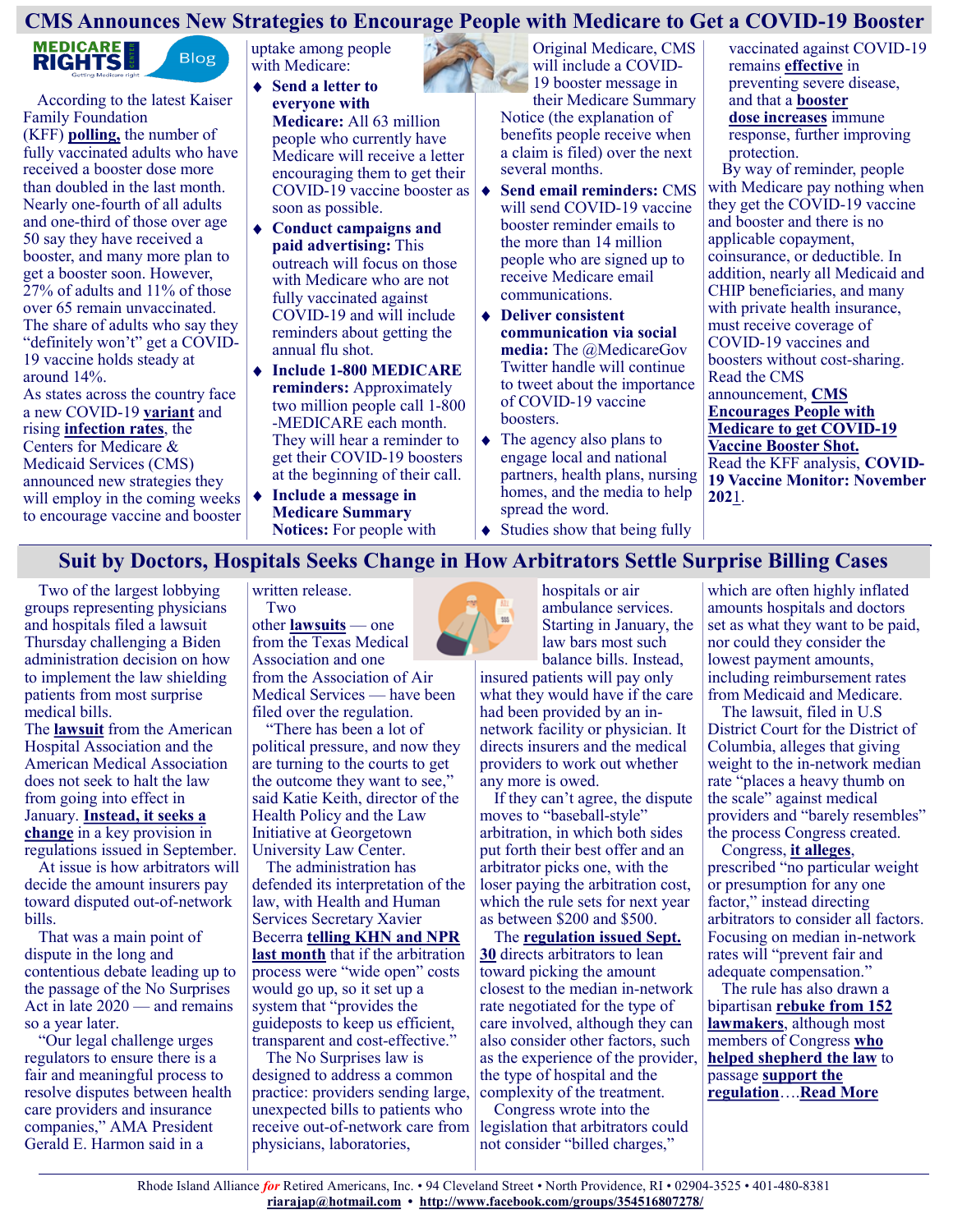# **Biden Administration Moves to Repeal Damaging SUNSET Rule**

Various branches of the Department of Health and Human Services, including the Centers for Medicare & Medicaid Services (CMS), are **[currently accepting](https://www.federalregister.gov/documents/2021/10/29/2021-23472/securing-updated-and-necessary-statutory-evaluations-timely-proposal-to-withdraw-or-repeal)  [comments](https://www.federalregister.gov/documents/2021/10/29/2021-23472/securing-updated-and-necessary-statutory-evaluations-timely-proposal-to-withdraw-or-repeal)** on a proposal to

repeal the Securing Updated and Necessary Statutory Evaluations Timely (SUNSET) rule. The agencies have determined the rule to be statutorily questionable, procedurally unsound, and overly burdensome.

Rushed through at the end of the Trump administration, the SUNSET rule would require federal health agencies to reassess and rereview all regulations periodically. Any failure to do so, whether deliberately or as a result of insufficient time, would cause a rule to automatically expire. This would create a significant new administrative burden, forcing agencies to engage in hundreds of hours of pointless busywork each year, necessarily reducing

their capacity to **MEDICARE** manage other, more critical issues—like ensuring access to care and coverage during a public health emergency. It would also lead to regulatory uncertainty, and potentially chaos, for Medicare beneficiaries, providers, and payers. Lastly, it would also allow administrations to withdraw regulations surreptitiously, through silence and inaction, without going through the required steps that mirror the process of creating a new rule. This would mean no notice-and-comment rulemaking for the repeal of some rules, a significant weakening of the public's right to be heard. Medicare

Rights **[opposed](https://www.medicarerights.org/medicare-watch/2021/01/07/three-damaging-health-regulations-put-access-to-care-and-coverage-at-risk)** finalization of this rule and flagged it as **[almost](https://www.medicarerights.org/medicare-watch/2020/12/03/trump-administration-winds-down-with-flurry-of-regulatory-actions)  [certa](https://www.medicarerights.org/medicare-watch/2020/12/03/trump-administration-winds-down-with-flurry-of-regulatory-actions)in** to lead to litigation for violating the Administrative Procedures Act.

The SUNSET rule was controversial from the start. The Trump administration proposed

it on November 4, **Blog** 2020, requiring that

comments on most aspects of the rule be submitted within a month. Only Medicare program regulation comments had more time, not being due until January 4, 2021. The proposal faced widespread objections and criticism, both for its substance and the rushed rulemaking process. Despite these objections, the Trump administration moved forward, drafting a final rule before the comment period had even ended. The administration eventually finalized the rule on January 19, 2021, in one of its final acts. Unsurprisingly, the rule immediately **[faced litigation](https://www.fiercehealthcare.com/regulatory/lawsuit-wants-to-strike-down-hhs-sunset-rule-it-says-could-cause-chaos-for-agency)** for its procedural shortcuts and content. The incoming Biden administration put the effective date on hold for one year, **[citing](https://www.federalregister.gov/documents/2021/03/23/2021-05907/securing-updated-and-necessary-statutory-evaluations-timely-administrative-delay-of-effective-date)  [the litigation and procedural](https://www.federalregister.gov/documents/2021/03/23/2021-05907/securing-updated-and-necessary-statutory-evaluations-timely-administrative-delay-of-effective-date)  [concerns,](https://www.federalregister.gov/documents/2021/03/23/2021-05907/securing-updated-and-necessary-statutory-evaluations-timely-administrative-delay-of-effective-date)** until March 22, 2022. Now, the Biden administration **[proposes to](https://www.federalregister.gov/documents/2021/10/29/2021-23472/securing-updated-and-necessary-statutory-evaluations-timely-proposal-to-withdraw-or-repeal)  [withdraw the rule](https://www.federalregister.gov/documents/2021/10/29/2021-23472/securing-updated-and-necessary-statutory-evaluations-timely-proposal-to-withdraw-or-repeal)** in its entirety

before it can go into effect. In addition to our concerns about regulatory uncertainty and burden, Medicare Rights objects to any attempt like the SUNSET rule to undermine or shortchange notice-and-comment rulemaking. We use comment periods to share the experiences of people with Medicare with administrations of both political parties. Whether the rulemaking is to establish a new rule, modify existing rules, or repeal rules, administrations are required to read comments and take them into account in deciding whether and how to move forward. The SUNSET rule would allow administrations to simply allow a rule to disappear, shortchanging the ability of stakeholders to make their voices heard.

**[Read the proposed rule to](https://www.federalregister.gov/documents/2021/10/29/2021-23472/securing-updated-and-necessary-statutory-evaluations-timely-proposal-to-withdraw-or-repeal)  [repeal the SUNSET rule.](https://www.federalregister.gov/documents/2021/10/29/2021-23472/securing-updated-and-necessary-statutory-evaluations-timely-proposal-to-withdraw-or-repeal)**

## **Never Mind Toys, It's Time to Ask Santa for Crutches and Catheters**

America's hospitals, strained by nearly two years of fighting the covid-19 pandemic, are now scrounging for basic medical supplies.

In another consequence of the global supply chain crisis, hospitals managing holiday covid surges and all their other patients are running short of many necessities of care: crutches, syringes, needles, tubing, gloves, catheters, drapes for surgery, suction canisters for medical waste and even urine cups.

After the difficulties that health care workers faced in securing personal protective equipment in 2020, supply chain managers and other experts say shortages and delays of other common supplies escalated this year.

President Joe Biden's promises to speed supplies into the country have repeatedly focused on ensuring that holiday gifts fill U.S. store shelves. "Only Santa Claus" can make sure they arrive on time, Biden said in a **[Dec. 1](https://www.whitehouse.gov/briefing-room/statements-releases/2021/12/01/remarks-by-president-biden-on-the-nations-supply-chains/)  [speech](https://www.whitehouse.gov/briefing-room/statements-releases/2021/12/01/remarks-by-president-biden-on-the-nations-supply-chains/)** about his

administration's efforts. Medical supplies received a passing reference. In the meantime,

clinicians describe making do, which sometimes requires piecing together what's needed with odds and ends. And while they play MacGyver, their attention can be diverted from patient care.

In late November, executives at CentraCare in Minnesota said a lack of the urine collection kits the health system uses forced them to secure four alternatives and even order individual parts to make their own. Some of the cups can't be transported through normal hospital tube systems, so workers must walk samples to the lab instead of tending to patients.

Dr. George Morris, CentraCare's physician incident commander for covid response, worries about higher risk of harm for patients: "Now our supply shortage is actually affecting our ability to do the care."

"When you throw in all these variations — four different types



infinite number of different types of crutches there's always that little slight chance of error,"

Morris said. "And that's unfortunate, but that's the reality."

"We just can't get enough volume," said Kelsey Ochsner, CentraCare's manager of procurement. Federal emergency medical teams were **[dispatched](https://mn.gov/governor/covid-19/news/#/detail/appId/1/id/509192)  [to Minnesota](https://mn.gov/governor/covid-19/news/#/detail/appId/1/id/509192)** in late November to help hospitals — including CentraCare's St. Cloud Hospital, the system's largest — manage a spike in covid infections.

The scarcity of supplies is driven by raw material shortages, port backlogs, shipping delays and a dearth of truck drivers for transporting goods. Another factor making things worse for hospitals in general: staff shortages.

"If you don't have health care workers, you can't do the work," said Debbie White, a registered nurse and president of Health Professionals and Allied Employees, a union in New

Jersey. "Whatever supplies you have are kind of a moot point if you can't even take care of your patients."

A global aluminum shortage has left hospitals short on crutches, so clinicians have organized donation drives for gently used items. "Imagine trying to get around after hip surgery or after breaking your leg without the aid of these devices," read one **[recent call](https://intermountainhealthcare.org/c/lean-on-utah)** for walkers, canes and crutches from Utah hospitals, including Intermountain Healthcare and University of Utah Health.

The campaign, called Lean on Utah, collected items on three Saturdays this fall, bringing in 963 sets of crutches, 652 walkers, 333 canes and 153 nonmotorized wheelchairs.

Gordon Slade, Intermountain's senior director of supply chain logistics, said lead times are so long that the health system has paid for expedited shipping, pushing costs ever higher.

"In some cases, you're paying more for freight than the product," he said….**[Read More](https://khn.org/news/article/never-mind-toys-its-time-to-ask-santa-for-crutches-and-catheters/)**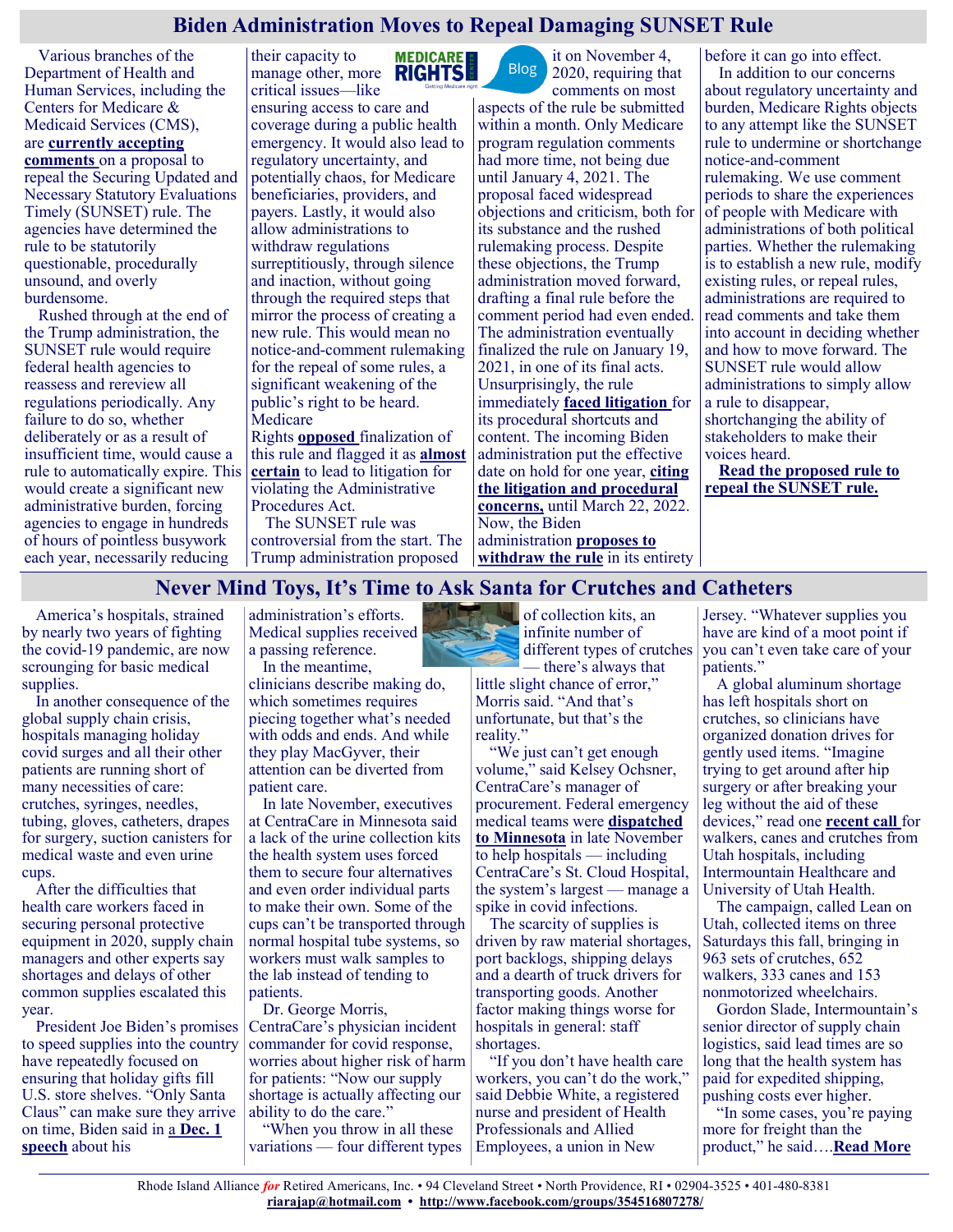## **West Virginia Sen. Manchin Takes the Teeth Out of Democrats' Plan for Seniors' Dental Care**

**Sharon Marchio misses** having teeth for eating, speaking and smiling.

For the past few years, after the last of her teeth were extracted, she's used dentures. "My dentist calls them my floating teeth because no matter how much adhesive you use, if you eat something hot or warm, they loosen up and it is a pain," said Marchio, 73, of Clarksburg, West Virginia.

Marchio believes that losing her teeth was merely part of getting older. It's quite common in West Virginia, where a **[quarter of people 65 and](https://www.americashealthrankings.org/explore/senior/measure/teeth_extractions_sr/state/WV)  [older](https://www.americashealthrankings.org/explore/senior/measure/teeth_extractions_sr/state/WV)** have no natural teeth, the highest rate of any state in the country, according to federal data.

Like half of Medicare enrollees nationally, Marchio has no dental insurance. Worries about the costs led her to skip regular cleanings and exams,

crucial steps for preventing infections and tooth loss.

Medicare doesn't cover most dental care, but consumer advocates had hoped that would change this year after Democrats took control of the White House and Congress. President Joe Biden and progressives, led by Sen. Bernie Sanders, sought to add the benefit to a major domestic spending package, the Build Back Better Act, that Democrats are seeking to pass. But those chances are **[looking](https://www.washingtonpost.com/health/2021/10/26/biden-reconciliation-medicare-medicaid-congress/)  [slim](https://www.washingtonpost.com/health/2021/10/26/biden-reconciliation-medicare-medicaid-congress/)** because at least one Democratic senator — Joe Manchin of, yes, West Virginia — opposes adding dental and other benefits for Medicare beneficiaries. He says it will **[cost](https://twitter.com/Sen_JoeManchin/status/1443330806987034628/photo/1)  [the federal government](https://twitter.com/Sen_JoeManchin/status/1443330806987034628/photo/1) too [much](https://www.wsj.com/articles/manchin-pelosi-biden-3-5-trillion-reconciliation-government-spending-debt-deficit-inflation-11630605657)**.

In a Senate split evenly between Republicans and Democrats, losing Manchin's proposal, which is unlikely to get any Republican votes.

Last month, the House passed the roughly \$2 trillion package of Democrats' domestic priorities that include health measures, free preschool, affordable housing programs and initiatives to fight climate change. It added hearing services coverage to Medicare but no dental benefit. The package is expected to undergo revisions in the Senate, and Democratic leaders hope a vote will happen in the chamber before the end of the year.

In West Virginia, one of the most heavily Republican states in the country, oral health advocates and progressives say it's disappointing that Manchin would stand in the way of adding dental coverage for Medicare recipients —

vote would likely sink the particularly given the state's poor oral health record.

> "It is unfortunate that our senator — who I respect and agree with on a lot of things is going to draw the line on this issue," said Fotinos Panagakos, associate dean for research at the West Virginia University School of Dentistry and a member of the Santa Fe Group, a think tank made up of scholars, industry executives and former government officials pushing for a Medicare dental benefit. "It would be a huge benefit."

West Virginia has the thirdhighest share of people 65 and older, behind only Florida and Maine. Panagakos said that nearly 300,000 West Virginia Medicare recipients would gain dental benefits under the bill. Yet, Manchin's efforts aren't likely to cost him politically. He is not up for reelection until 2024….**[Read More](https://khn.org/news/article/medicare-dental-care-west-virginia-senator-joe-manchin/)**

## **House Committee Report: Medicare Could have Saved Billions**

After a three-year investigation government could have into how pharmaceutical companies set their prices, the House Oversight and Reform Committee released its report last week that said Medicare could have saved more than \$25 billion if allowed to negotiate better prices for the most expensive medicines over a five-year period.

According to the report, drug makers such as **[Pfizer Inc](https://www.bgov.com/core/companies/app/#!/101166)**., **[Teva](https://www.bgov.com/core/companies/app/#!/107244)  [Pharmaceutical Industries Ltd.](https://www.bgov.com/core/companies/app/#!/107244)**, and **[Celgene Corp](https://www.bgov.com/core/companies/app/#!/102806)**. specifically target the U.S. for price increases because there's no government effort to control the price of medicine, according to internal documents released by the committee.

The findings show that companies studied by the committee raised prices of common brand-name drugs during the past five years by nearly four times the rate of inflation. The report seeks to debunk industry contentions that companies' price strategy is needed to plow money back into researching and developing new medicines, finding that revenue is substantially greater than those investments.

The report found the

saved \$25 billion from 2014 through 2018 if it were able to peg the price of just seven costly medicines in Medicare Part D, which covers outpatient drugs, to their cost to other federal

programs that negotiate directly with drug makers. Negotiating the price of insulin over a seven-year period would have saved an additional \$16 billion.

Because of legislation allowing Medicare to negotiated drug prices with the drug manufacturers has passed the House of Representatives and is pending in the Senate, the big drug companies have launched a massive lobbying campaign to try and stop it in the Senate.

One of their tactics is to blame others for the huge price increases in drugs, specifically the "middle men" called Pharmacy Benefit Managers (PBMs), something most Americans were totally unaware even existed until this fight over reducing drug prices began.

The PBMs are fighting back with their own lobbying effort and as a result, adds attacking both sides are now widely

broadcast on TV and other media. Republicans on the

Oversight Committee have sided with the big drug

companies and countered the Oversight Committee's report with **[a report](https://republicans-oversight.house.gov/wp-content/uploads/2021/12/PBM-Report-12102021.pdf)** of their own on the role pharmaceutical industry middlemen play in raising drug prices.

The Republican report outlined how pharmacy benefit managers distort drug markets to reap profits and, in some cases, make it harder for patients to access their preferred medicines.

The Democrats' report seeks to rebut some of the pharmaceutical industry's main arguments against allowing the government to seek lower drug prices, including that high profits are needed to afford development of innovative new drugs. It does this by showcasing how much money the companies spent on stock buybacks and executive bonuses, some of them tied to revenue targets achieved by price increases.

The 14 largest pharmaceutical companies in the U.S. spent \$577 billion on stock buybacks and dividends from 2016 to 2020, \$56 billion more than they spent on

research and development over that time. This meant the companies spent more rewarding shareholders than on developing new medicines, the report said.

The 10 brand-name pharmaceutical companies at the center of the committee's investigation paid their top executives more than \$2.2 billion from 2016 to 2020, the report found. The highest paid executives on that list were paid \$347.7 million in those four years.

The Democrats' report also cited internal documents obtained by the committee finding that patient assistant programs deployed by drug companies to cover copayments for some people who can't afford them actually drove up profits instead of operating as charitable enterprises.

Pfizer's copay program kept patients on its brand-name drug Lyrica even after low-cost generics hit the market, the committee revealed. Teva and AbbVie noted in documents that donations to third-party organizations that subsidize the cost of medicines for people on Medicare attracted patients to their products.

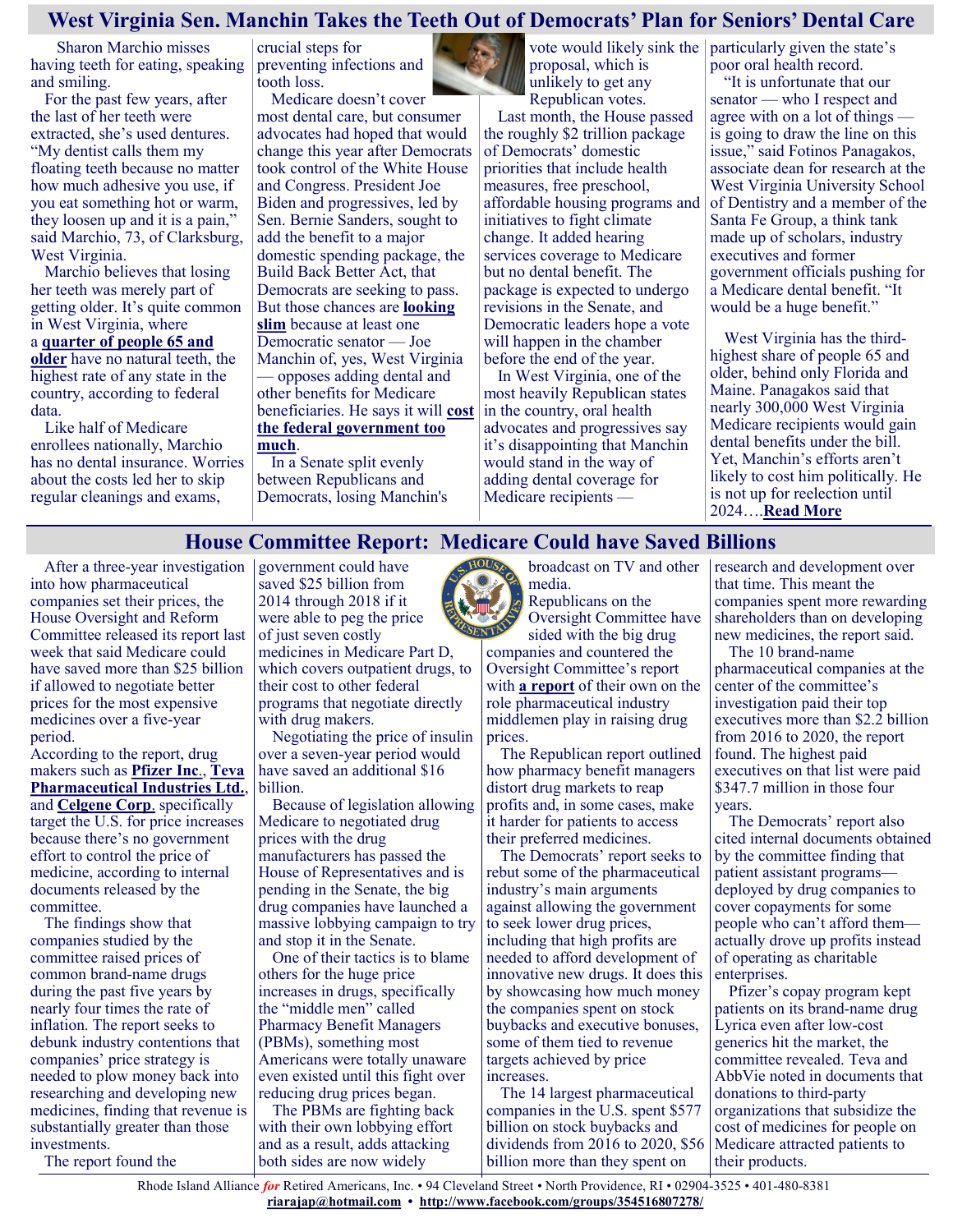# **RI ARA HealthLink Wellness News** FreathLink Wellness



# **Breathlessness With 'Long COVID' May Point to Heart Damage**

(HealthDay News) -- Shortness of breath in people with "long COVID" might not just be about the lungs — it may indicate heart damage from the disease, new research suggests.

"The findings could help to explain why some patients with long COVID still experience breathlessness one year later, and indicate that it might be linked to a decrease in heart performance," explained study author Dr. Maria-Luiza Luchian, of the University Hospital Brussels in Belgium.

Her team presented the findings Thursday at a virtual meeting of the European Society of Cardiology (ESC).

The new study included 66 patients, average age 50, who had no history of heart or lung disease before being hospitalized with COVID-19 between March and April 2020 at Luchian's hospital in Brussels.

One year after leaving the hospital, 35% of the patients still experienced **[shortness of](https://my.clevelandclinic.org/health/symptoms/16942-shortness-of-breath-dyspnea)  [breath](https://my.clevelandclinic.org/health/symptoms/16942-shortness-of-breath-dyspnea)** during physical activity.

All of the patients underwent imaging of their lungs and heart, including a new imaging technique called "myocardial

work," which provides more precise information on heart function than previous methods, the researchers said.

The results revealed poorer heart performance in people with shortness of breath compared to those without shortness of breath. There was also a significant and independent association between abnormal heart function and persistent shortness of breath ("dyspnea"), the study authors noted.

"Our study shows that more than a third of COVID-19 patients with no history of heart or lung disease had persistent dyspnea on effort a year after discharge from hospital," Luchian said in an ESC news release.

"When looking in detail at heart function by cardiac ultrasound, we observed subtle abnormalities that might explain the continued breathlessness," she noted.

"Future studies, including different COVID-19 variants and the impact of vaccination, are needed to confirm our results on the long-term evolution and



possible cardiac consequences of this disease," Luchian suggested.

Two experts based in the United States said the new findings were interesting, but more study is needed.

Dr. Michael Goyfman is chief of cardiology at Long Island Jewish Forest Hills, in New York City. He said myocardial work is still largely unavailable in routine clinical practice, and "it remains unclear what treatments would be helpful for patients with shortness of breath a year after COVID who display these specific echocardiographic abnormalities. Additional studies would be helpful to apply these findings to patients."

Dr. Roshini Malaney is a cardiologist at Staten Island University Hospital, also in New York City. She explained that "shortness of breath is one of the most common symptoms of many heart conditions, such as a heart attack, heart failure and inflammation of the heart muscle, also known

as **[myocarditis](https://www.cdc.gov/mmwr/volumes/70/wr/mm7035e5.htm)** or pericarditis." Malaney added that "COVID-19 is known to cause high

amounts of inflammation in the body, which can accelerate or induce a heart condition that was not present before." Certain risk factors — smoking, high cholesterol, high blood pressure and diabetes — can raise a person's risk even further, she said.

"Persisting symptoms after an infection with COVID-19, especially shortness of breath, should warrant prompt evaluation by a cardiologist due to the possibility of underlying heart muscle damage from the infection," Malaney believes. **[Echocardiograms](https://my.clevelandclinic.org/health/diagnostics/16947-echocardiogram)** can help confirm a diagnosis.

"This is an easy, accessible and noninvasive test that can be done in the office, which gives us a lot of information about the heart and its function and can detect damage due to COVID-19," Malaney said.

Because the Belgian findings were presented at a medical meeting, they should be considered preliminary until published in a peer-reviewed journal.

Know the basics on symptoms, diagnosis and treatment to help you deal with this condition

An arrhythmia is an irregular heartbeat – a heart rate that's faster or slower than normal, or with extra or skipped beats. You may have irregular heartbeats that are just normal variants and pose no risk.

However, some arrhythmias increase the risk of cardiovascular conditions such as stroke or heart failure. A minority of arrhythmias are lifethreatening if undetected or untreated.

Arrhythmia patients at the highest risk sometimes require heart implant devices. However, most types of arrhythmia can be managed with medications or catheter procedures. With proper

#### treatment and routine precautions, you can lead a normal life.

#### **What Is an Arrhythmia?**

Heart arrhythmias are usually grouped in two ways. The first is by heartbeat frequency. A slow heart rate is called a bradyarrhythmia. In general, a heart rate under 60 beats per minute is considered slow. A fast heart rate is called a tachyarrhythmia – in general, above 100 beats per minutes.

Arrhythmias can also be classified by the location in the heart where they originate. Supraventricular arrhythmias occur in the upper heart chambers, or atria, or in other cardiac structures.

Atrial fibrillation is one of the most common arrhythmias. Up

to 6 million people in the U.S. have [AFib,](https://health.usnews.com/health-care/for-better/articles/2018-07-18/is-ablation-the-best-treatment-for-heart-palpitation) according to the Centers for Disease Control and Prevention. Older adults face higher risk: About 9% of all people 65 and older have AFib, whereas about 2% of adults under 65 are affected.

"Atrial fibrillation is a chaotic, irregular beating of the heart," says Dr. Bruce Koplan, a cardiovascular medicine specialist at **[Brigham and](https://health.usnews.com/best-hospitals/area/ma/brigham-and-womens-hospital-6140215)  [Women's Hospital](https://health.usnews.com/best-hospitals/area/ma/brigham-and-womens-hospital-6140215)** in Boston.

"The chamber of the heart that is fibrillating is basically quivering and not beating in any kind of organized manner."

Ventricular arrhythmias occur in the lower heart chambers, or ventricles. Ventricular tachycardia is a rapid, regular heartbeat that prevents the

ventricles from fully contracting. Ventricular fibrillation is an extremely rapid, chaotic heart rhythm – and a **[medical](https://health.usnews.com/health-care/patient-advice/slideshows/12-medical-emergencies-you-need-to-address-right-away)  [emergency](https://health.usnews.com/health-care/patient-advice/slideshows/12-medical-emergencies-you-need-to-address-right-away)**.

#### **Heartbeat Basics**

"The heart is a muscle and it's a muscular pump," says Dr. Joseph H. Levine, director of the Arrhythmia & Pacemaker Center at St. Francis Hospital in Long Island, New York. "Like any mechanical pump, electrical signals turn it on and off. In the heart, the electrical signals are built into the heart muscle itself. Every heart cell has the ability to have electrical activity that tells the individual cell to contract. The overall electrical system in the heart allows the contractions to be synchronous and organized."...**[Read More](https://health.usnews.com/conditions/heart-disease/heart-arrhythmia?int=hp_condition_guide_section_health)**

**A Patient's Guide to Heart Arrhythmias**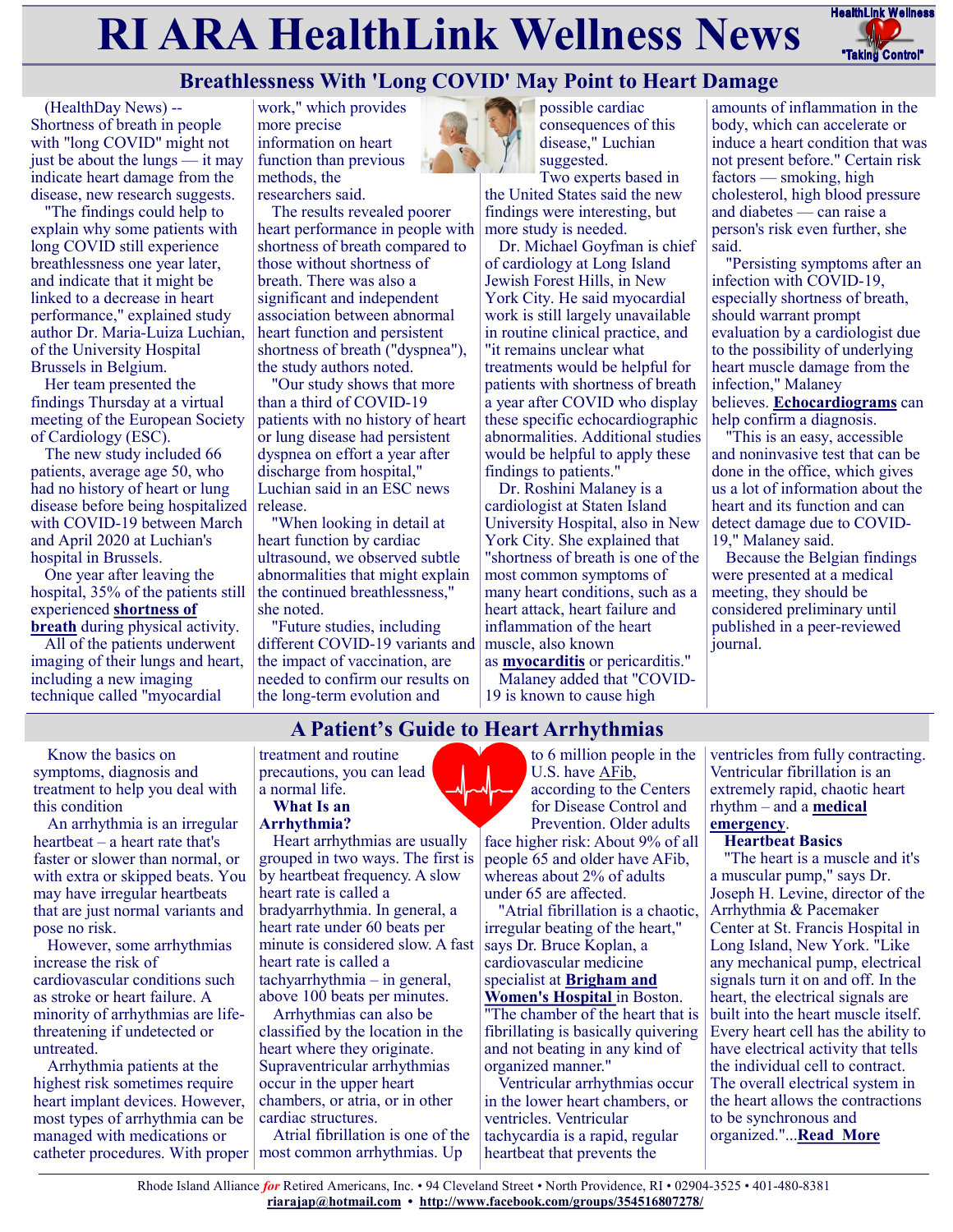## **What to know about senile osteoporosis**

Senile osteoporosis is bone loss that results from aging. It may cause no symptoms at first, but it can lead to fractures and difficulty moving.

Senile **[osteoporosis](https://www.medicalnewstoday.com/articles/155646)** causes bone loss, and it develops as an adult grows older. It can weaken bones and increase the risk of **[fractures](https://www.medicalnewstoday.com/articles/173312)** and other injuries.

## **What is it?**

Osteoporosis causes bone mass and strength to decrease. This increases the risk of bones breaking.

Senile osteoporosis is a type that results from aging, and it typically begins in a

# person's **[70sTrusted Source](https://www.ncbi.nlm.nih.gov/pmc/articles/PMC6981793/)**.

Osteoporosis can stem from a variety of factors. It becomes **[more commonTrusted](https://www.niams.nih.gov/health-topics/osteoporosis/advanced)  [Source](https://www.niams.nih.gov/health-topics/osteoporosis/advanced)** as people age, and particularly during menopause. "Postmenopausal osteoporosis" refers to bone loss after menopause.

Any older adult can develop

senile osteoporosis. **Symptoms of senile** 

## **osteoporosis**

This may cause no symptoms at first. The first sign may be a broken bone or **[vertebral](https://www.medicalnewstoday.com/articles/broken-back)  [fracture](https://www.medicalnewstoday.com/articles/broken-back)**, which is a collapse of a vertebra in the spine. Symptoms of a vertebral fracture include:

- severe **[back pain](https://www.medicalnewstoday.com/articles/172943)**  $\bullet$
- $\blacklozenge$ height loss
- $\bullet$  a change in posture, which may result from a stooped or hunched back

Senile osteoporosis can make the bones fragile, so they can break easily. This may mean that a bone fractures due to something that would not break a healthy bone, such as:

- a minor fall, such as falling from standing height
- ◆ bending over
- $\triangle$ lifting

 $\bullet$  coughing People with senile

osteoporosis **[typically](https://www.sciencedirect.com/topics/medicine-and-dentistry/senile-osteoporosis)** experienc e a progressive loss of bone mass. In this case, the effects worsen over time.

## **Causes and risk factors**

People experience bone loss and a slower rate of bone growth as they age. A decrease in bone mass means that the bones can weaken over time, which increases the risk of senile osteoporosis.

Anyone can develop senile osteoporosis, but it is **[more](https://www.niams.nih.gov/health-topics/osteoporosis/advanced)  [commonTrusted Source](https://www.niams.nih.gov/health-topics/osteoporosis/advanced)** and sometimes more severe in women, due to hormonal shifts, such as the rapid changes in [estrogen](https://www.medicalnewstoday.com/articles/277177) levels resulting from **[menopause](https://www.medicalnewstoday.com/articles/155651)**. Men experience a more gradual reduction in **[testosterone](https://www.medicalnewstoday.com/articles/276013)** as they age.

Risk factors for senile

osteoporosis, beyond aging, include:

- ◆ **Body size:** People with smaller or thinner bones have a greater risk of osteoporosis.
- ◆ **Race:** White and Asian women have a higher risk of osteoporosis than African American and Mexican American women. White men also have a higher osteoporosis risk than African American and Mexican American men.
- **Family history:** Osteoporosis is more common in people with a family history of osteoporosis or hip fractures.
- ◆ **Diet:** A diet low in **[calcium,](https://www.medicalnewstoday.com/articles/248958) vitamin D**, or protein can increase osteoporosis risk.
- **Lifestyle factors:** Low levels of physical activity, excessive alcohol consumption, and smoking can increase the risk of osteoporosis….**[Read More](https://www.medicalnewstoday.com/articles/senile-osteoporosis)**

# **Holidays Are Peak Time for Heart Attack: Protect Yourself**

This time of year can be hard on the heart.

The United States has more heart attack deaths between Christmas and New Year's Day than at any other time of year, so the American Heart Association (AHA) offers some holiday health tips.

"The holidays are a busy, often stressful, time for most of us," said Dr. Donald Lloyd-Jones, volunteer president of the **[AHA](https://www.heart.org/en/about-us/heart-attack-and-stroke-symptoms)**. "Routines are disrupted; we may tend to eat and drink more and exercise and relax less. We also may not be listening to our bodies or paying attention to warning signs, thinking it can wait until after the new year. All

of these can be contributors to increasing the risk for heart attack at this time of the year."

This may be even greater for folks who didn't get to be with family and friends last year due to COVID-19 restrictions, he noted in an association news release.

"It's incredibly important to be aware of these risks," said Lloyd-Jones, who is also head of preventive medicine at Northwestern University's Feinberg School of Medicine, in Chicago. "Take a few simple steps that can help keep you heart healthy with much to celebrate in the new year."

Lloyd-Jones offers these  $\frac{2\pi}{3}$  ideas to stay safer:

**Know the warning signs:** It's important to

know **[the signs of heart](https://www.heart.org/en/about-us/heart-attack-and-stroke-symptoms)  [attack](https://www.heart.org/en/about-us/heart-attack-and-stroke-symptoms)** — they vary in men and women — and to call 911 immediately. The sooner a person starts receiving treatment, the better the chances of survival and preventing heart damage.

- **Practice moderation:** During the holidays, **[eat and drink](https://www.hsph.harvard.edu/nutritionsource/healthy-eating-plate/)  [in moderation,](https://www.hsph.harvard.edu/nutritionsource/healthy-eating-plate/)** try to choose healthy foods and watch your sodium intake.
- **Look after yourself: [Aim to](https://theheartfoundation.org/2019/12/21/8-tips-to-keep-your-heart-healthy-during-the-holidays/)  [reduce stress](https://theheartfoundation.org/2019/12/21/8-tips-to-keep-your-heart-healthy-during-the-holidays/)** from family

interactions, financial struggles, hectic schedules, travel and other challenges during the holidays.

- **Be sure to exercise: [Find](https://www.heart.org/en/healthy-living/fitness/getting-active/how-to-get-your-family-active)  [creative ways to be active,](https://www.heart.org/en/healthy-living/fitness/getting-active/how-to-get-your-family-active)** such as going for a family walk or another fun activity you can do with your loved ones.
- ◆ Stick to your **medications:** Busy holidays can lead to skipping medications, forgetting them when away from home, or not getting refills in a timely manner. It's also important to keep tabs on your blood pressure numbers.

Everyone feels tired now and then. But, after **[a good night's](https://www.nia.nih.gov/health/good-nights-sleep)**  [sleep,](https://www.nia.nih.gov/health/good-nights-sleep) most people feel refreshed and ready to face a new day. If, like Liang, you continue to feel tired for weeks, it's time to **[see](https://www.nia.nih.gov/health/what-do-i-need-tell-doctor)  [your doctor](https://www.nia.nih.gov/health/what-do-i-need-tell-doctor)**. He or she may be able to help you find out what's causing your fatigue. In fact, your doctor may even suggest you **[become more active](https://www.nia.nih.gov/health/exercise-and-physical-activity-getting-fit-life)**, as exercise may reduce fatigue and

# **Fatigue in Older Adults**

improve quality of life. **Some illnesses cause fatigue**

Sometimes, fatigue can be the first sign that something is wrong in your body. For example, people with **[rheumatoid arthritis](http://www.niams.nih.gov/health_info/arthritis/arthritis_rheumatic.asp)**, a painful condition that affects the joints, often complain of fatigue. People with **[cancer](https://www.cancer.gov/about-cancer)** may feel

fatigued from the disease,



**[cause fatigue](https://www.nia.nih.gov/health/fatigue-older-adults#illnesses)**

- **[Can emotions](https://www.nia.nih.gov/health/fatigue-older-adults#emotions)  [cause fatigue?](https://www.nia.nih.gov/health/fatigue-older-adults#emotions)**
- **[What else causes fatigue?](https://www.nia.nih.gov/health/fatigue-older-adults#causes)**
- **[How can I feel less tired?](https://www.nia.nih.gov/health/fatigue-older-adults#tips)**
- $\blacklozenge$ **[When should I see a](https://www.nia.nih.gov/health/fatigue-older-adults#doctor)  [doctor for fatigue?](https://www.nia.nih.gov/health/fatigue-older-adults#doctor)**

**For more information about fatigue Centers for Disease Control and Prevention (CDC) [cdcinfo@cdc.gov](mailto:cdcinfo@cdc.gov) [www.cdc.gov](http://www.cdc.gov/)**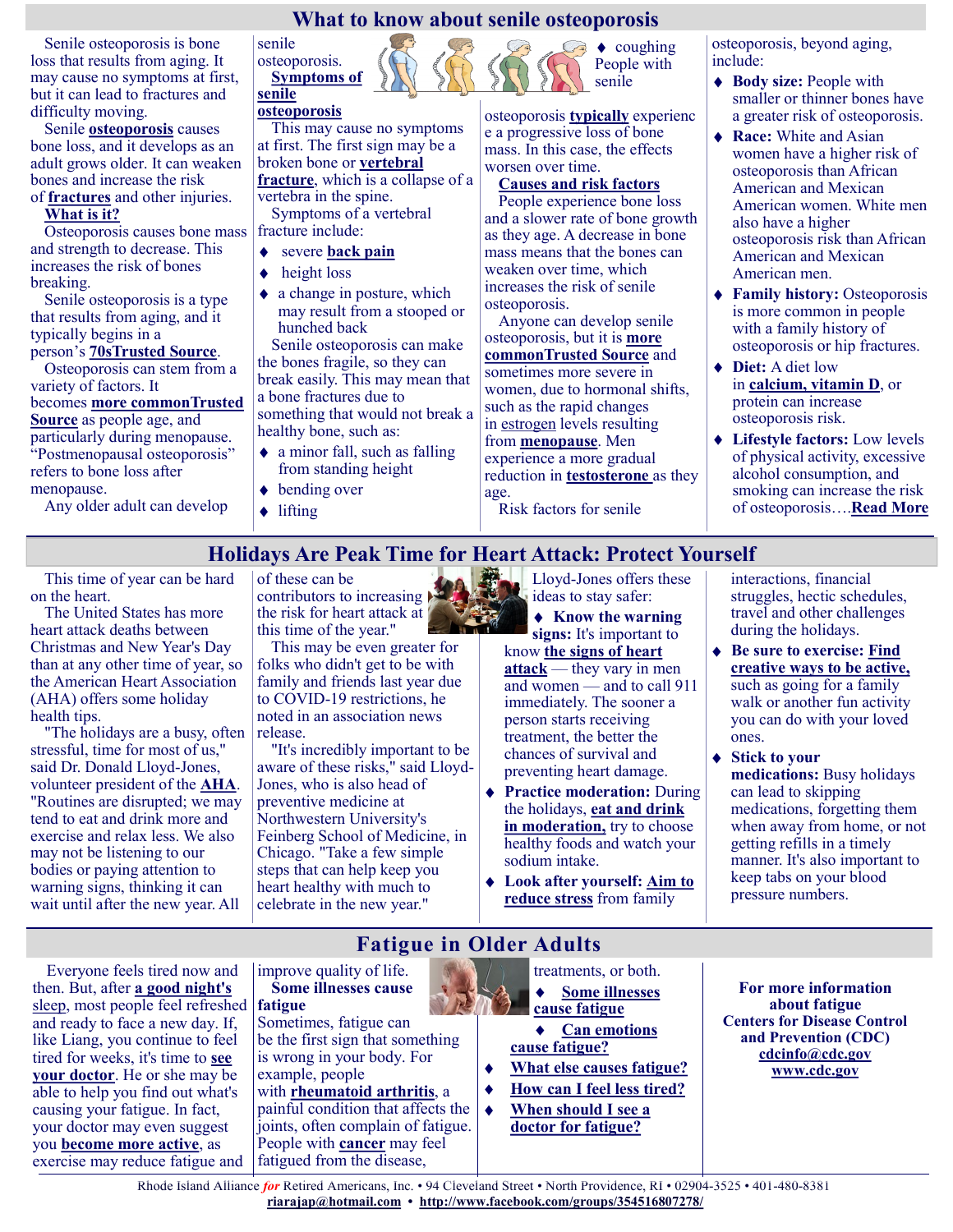## **Fear Keeps Some Cancer Patients From Getting COVID Vaccine**

(HealthDay News) -- Cancer patients are at risk for serious COVID-19 illness, but some are still afraid to get vaccinated against the virus, new research shows.

Study authors surveyed nearly 200 high-risk cancer patients at the Mays Cancer Center in San Antonio, Texas. Only 56% said they'd received at least one COVID-19 vaccine dose, compared to the community vaccination rate of 76%.

The three most common reasons patients gave for not getting vaccinated were: "My doctor has not told me to get the vaccine," or "I do not think it is safe for me because I have

cancer," or "I'm afraid of the side effects." Patients were given six

options to select for

declining the vaccination. Aside from the three top reasons, other options included, "I already had COVID, so I don't think I need the vaccine" and "I want the vaccine but have not been able to schedule an appointment."

"We concluded that the reasons cancer patients declined the COVID-19 vaccination can all be addressed by improving patient/ physician communication regarding the known safety of the COVID-19 vaccines," said study lead author Dr. Kate Lathrop. She's a medical oncologist and



breast cancer specialist at the cancer center and associate professor of medicine at University of

Texas Health San Antonio. "The COVID-19 pandemic has created many challenges and barriers to care for patients on active cancer treatments," Lathrop noted in a UT Health news release.

The Mays Cancer Center - home to UT Health San Antonio MD Anderson Cancer Center - implemented a system to remind patients about COVID-19 vaccines.

The study found that before discussing it with their oncologist, 45% of high-risk

cancer patients had not received at least one COVID-19 vaccine, but that fell to 20% after a reminder.

The patients were surveyed when they arrived at an outpatient infusion clinic between May and June 2021. The survey results are being presented this week at the San Antonio Breast Cancer Symposium. Studies presented at meetings are usually considered preliminary until published in a peer-reviewed medical journal.

**More information**

The American Cancer Society has more on **[COVID](https://www.cancer.org/treatment/treatments-and-side-effects/physical-side-effects/low-blood-counts/infections/covid-19-vaccines-in-people-with-cancer.html)-19 [vaccines](https://www.cancer.org/treatment/treatments-and-side-effects/physical-side-effects/low-blood-counts/infections/covid-19-vaccines-in-people-with-cancer.html)**.

# **Overactive Bladder, Dangerous Falls Often Go Together for Seniors**

(HealthDay News) -- An overactive bladder isn't just a nuisance and a source of embarrassment. For the elderly, it can also trigger a potentially fatal fall, a Canadian **[study](https://journals.plos.org/plosone/article?id=10.1371/journal.pone.0257506)** says.

"**[Falls](https://www.cdc.gov/homeandrecreationalsafety/falls/adultfalls.html)** are the leading cause of accidental death in seniors, and many people don't know that having bladder control problems makes you about twice as likely to fall over," said study lead author William Gibson, an assistant professor of geriatric medicine at the University of Alberta.

"There's not previously been a lot of evidence that treating people's incontinence reduces their risk of falling. So this is a jumping-off point, because now

we've demonstrated that the sensation of urgency is a source of distraction," Gibson said

in a university news release. The study included nearly 30

older adults with **[overactive](https://my.clevelandclinic.org/health/diseases/14248--overactive-bladder-)  [bladder](https://my.clevelandclinic.org/health/diseases/14248--overactive-bladder-)**. Their gait was monitored as they walked the length of the lab and back three different times: under normal conditions; while doing a simple mental test meant to distract them; and after drinking enough fluids to make them have the urge to pee.

The need to urinate caused gait changes similar to those seen when doing the distracting mental task: The gait tended to become slower and narrower,



which is associated with an increased risk of falling, the researchers said.

"This is pretty good evidence that people with incontinence are being distracted by their bladders, which means that they're less able to concentrate on walking," Gibson said.

"Being balanced and walking require some cognitive inputs, and for young, healthy people, they don't have to think about walking," he explained. "But when you're older, with changes to the brain, it requires more cognitive input to maintain balance. If you've then got a distracting factor of your bladder, it makes you more likely to fall."

Incontinence is a common issue in older adults, but it's not talked about much, even between doctors and patients, Gibson said.

"If you're a family physician looking after someone who is having problems with falls, one of the things that should be asked is, 'Are you also having problems with your bladder?' If so, then what can be done about that?" he noted.

Gibson said the study - published in *[PLOS ONE](https://journals.plos.org/plosone/article?id=10.1371/journal.pone.0257506)* -- "opens up a big field of potential research."

**More information** The U.S. National Institute on Aging has more on preventing **[falls and fractures](https://www.nia.nih.gov/health/prevent-falls-and-fractures)**.

# **Drug Combo May Fight a Tough Form of Breast Cancer**

An experimental drug, added to chemotherapy, may benefit women with an aggressive form of breast cancer, suggests an early study offering muchneeded good news.

The study involved women with "triple-negative" breast cancer, which accounts for about 15% to 20% of breast cancers among U.S. women. It is so called because the cancers lack receptors for the hormones estrogen and progesterone, and for the protein HER-2.

That means women with **[triple](https://www.cdc.gov/cancer/breast/triple-negative.htm) -[negative cancer](https://www.cdc.gov/cancer/breast/triple-negative.htm)** cannot benefit from two key breast cancer treatments: hormonal therapies and drugs that target HER-2.

Traditionally, surgery and chemotherapy have been the mainstays of treatment for triplenegative breast cancer.

Unfortunately, the disease often resists, or becomes resistant to, chemotherapy — and that was the case for women in the new study.

So the researchers tried a new approach. They added an experimental agent, dubbed L-NMMA, to the standard chemotherapy drug docetaxel. Twenty-four patients received up to six three-week cycles of the combo.

By the end of treatment, 11 patients had responded, showing



a regression in their cancer. For two women, there were no more signs of cancer in the breast.

The study group included both women with metastatic cancer, which means it had spread to distant sites in the body, and those with locally advanced cancer. Those are advanced tumors that have not yet spread throughout the body.

Women with locally advanced cancer responded better to the experimental treatment combo: nine out of 11 had at least a partial response. That was true for two of 13 women with metastatic cancer, according to the report.

The findings, reported Dec. 15 in Science Translational Medicine, lay the foundation for larger trials, the researchers said.

One next step is a larger study of women with advanced triplenegative cancer, said study author Dr. Jenny Chang, director of Houston Methodist Cancer Center in Texas.

The researchers also want to test the approach against **[metaplastic breast](https://rarediseases.info.nih.gov/diseases/10804/metaplastic-carcinoma-of-the-breast/cases/31164)  [cancer](https://rarediseases.info.nih.gov/diseases/10804/metaplastic-carcinoma-of-the-breast/cases/31164)**, a rare form of the disease that is often triplenegative...**[Read More](https://consumer.healthday.com/12-15-drug-combo-may-fight-a-tough-form-of-breast-cancer-2656019796.html)**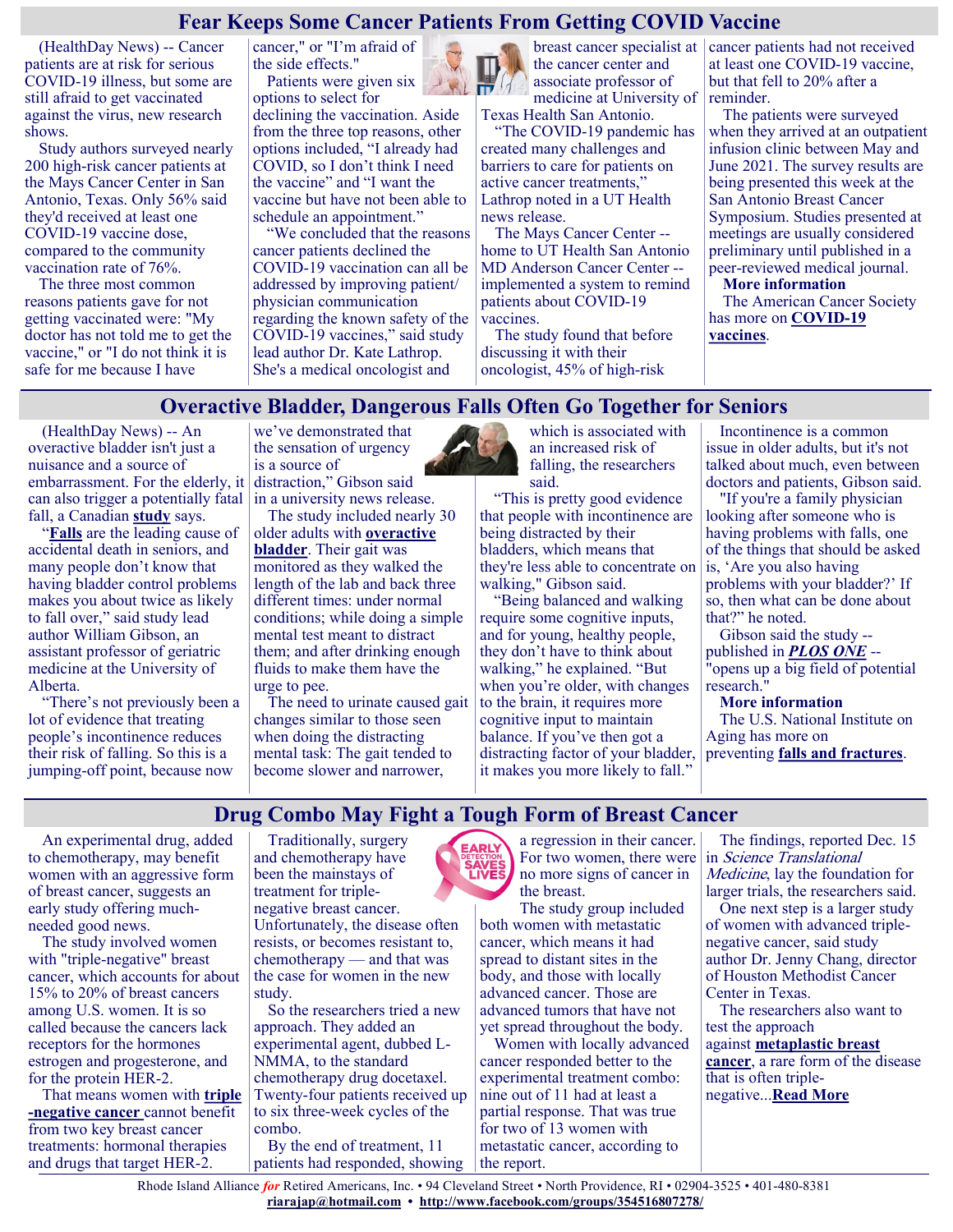## **Who Gets a Flu Shot? Having a Doctor Is Key**

(HealthDay News) -- Public health experts have long recommended getting a seasonal flu shot, but a new study suggests there's hesitancy about that vaccine, too. Physicians and pharmacists can play a key role in flu shot uptake, the research shows.

Only about 44% of people who had a health care provider got their flu shots, the study found, but it was even worse among those who didn't have a doctor: Only one in five of those folks got flu shots.

"This research reminds us that under-vaccination and vaccine hesitancy are not limited to COVID-19," said researcher Sinmileoluwa Okegbile, a Pharm.D. candidate at

Midwestern University in Arizona. "Low vaccination rates for the flu persist among those living in the United States even though vaccines can prevent severe illnesses, hospitalization and death. Our study suggests a need for a fresh approach to counteract hesitancy."

In the study, Okegbile's team analyzed more than 2.5 million health records of adults aged 18 and older from the 2015, 2017, and 2019 databases of the U.S. Centers for Disease Control and Prevention.

The study found flu vaccination was lower among Hispanics (31%) and Black people (32%), compared to white individuals (41%).

Vaccination rates were higher among older adults, with nearly 60%

of those over age 65 vaccinated compared to less than one-third of those aged 18 to 25. They were especially high among those with four or more obesity-related conditions (82%).

Pharmacists might step in to help raise vaccination rates and "develop targeted services to support those less likely to be vaccinated," Okegbile said. He spoke in a news release from the American Society of Health-System Pharmacists (ASHP).

"Pharmacists are accessible to most people, even those without a consistent relationship with another health care provider, and they have a unique opportunity

to initiate conversations about vaccines and then order and administer the vaccine," added said Anna Legreid Dopp, ASHP's senior director of clinical guidelines and quality improvement.

"Having open and respectful conversations around vaccines, including both COVID-19 and influenza, while easing access for patients, is the best way to increase vaccination rates," she said.

The findings were presented Tuesday at an ASHP virtual meeting.

#### **More information**

The U.S. Centers for Disease Control and Prevention has more on **[flu shots.](https://www.cdc.gov/flu/prevent/flushot.htm)**

# **U.S. Fentanyl Deaths Soaring, Especially in West**

Synthetic forms of the potentially lethal opioid fentanyl are flooding the illicit drug market, leaving a soaring number of fatal overdoses in their wake, a new U.S. report finds.

The latest data from the U.S. Centers for Disease Control and Prevention finds that between May 2020 and April 2021, nearly two-thirds (64%) of the more 100,000 drug overdose deaths in the country were tied to illicitly manufactured fentanyl or its chemical cousins.

The trend began months before that, however: New data released Tuesday by the CDC found rising rates of fentanyllinked fatal overdoses across the nation between 2019 and 2020. These deaths "increased sharply in Midwestern states (33.1%), Southern (64.7%) and Western (93.9%) jurisdictions," according to a CDC report summarizing data from July 2019 through December of 2020.

[Fentanyl](https://www.drugabuse.gov/publications/drugfacts/fentanyl) is extremely potent and kills quickly. In fact, more than 56% of people who died from fatal overdoses involving the drug "had no pulse when first responders arrived" on the scene, said a team of researchers led by Julie O'Donnell. She's with the Division of Overdose



Prevention at the CDC's National Center for Injury Prevention and Control.

One expert was struck by that statistic.

"Given that over half of the decedents were reported to have no pulse upon arrival by medical responders, it is important to improve time to response in reported emergencies with these agents," said Dr. Scott Krakower, a child and adolescent psychiatrist at Zucker Hillside Hospital in Glen Oaks, N.Y., who specializes in treating substance abuse among teens.

Looking at the demographics of who is dying, the study found that men made up the bulk of

these tragedies (73%). Many overdoses are killing the young: About 1 in 5 fentanyl-related deaths in the West now involve males under 25 years of age, according to the data.

Fatal overdoses most often involved injection drug use, although in Western states "evidence of snorting, smoking or ingestion, but not injection, was reported in 57.1% of deaths," O'Donnell's team noted. These fatalities are moving

beyond the abuse of opioids: According to the CDC stats, 4 in every 10 fentanyl-linked deaths now involve a stimulant drug, such as **[cocaine](https://www.drugabuse.gov/publications/drugfacts/cocaine)** or **[methamphetamine](https://www.drugabuse.gov/publications/drugfacts/methamphetamine)**.….**[Read](https://consumer.healthday.com/sb-12-14-u-s-fentanyl-deaths-soaring-especially-in-west-2656027311.html)  [More](https://consumer.healthday.com/sb-12-14-u-s-fentanyl-deaths-soaring-especially-in-west-2656027311.html)**

## **Boosters give 70%-75% protection against mild disease from omicron, UK says**

Booster Covid-19 vaccine shots give an estimated 70% to 75% protection against mild disease from the new omicron variant, the UK Health Security Agency said on Friday, citing initial findings from a real-world study.

The findings are some of the earliest data on the protection against omicron outside of lab studies, which have shown reduced neutralizing activity against omicron.

The early real-world data suggest that while omicron could greatly reduce the

protection against mild disease from an initial two-dose vaccination course, boosters restored the protection to an extent.

"These early estimates should be treated with caution but they indicate that a few months after the second jab, there is a greater risk of catching the omicron variant compared to delta strain," said Dr. Mary Ramsay, Head of Immunization at the UKHSA, adding that protection against severe disease was expected to remain higher. "The data suggest this risk is



following a booster vaccine, so I urge everyone to take up their booster when eligible." In an analysis of 581 people with confirmed omicron, two doses

#### of **[AstraZeneca](https://www.cnbc.com/quotes/AZN-GB)** and **[Pfizer](https://www.cnbc.com/quotes/PFE)-[BioNTech](https://www.cnbc.com/quotes/PFE)**, vaccines provided much lower levels of protection against symptomatic infection

compared to what they provide against delta. However, when boosted with

a dose of Pfizer vaccine, there was around 70% protection

against symptomatic infection for people who initially received AstraZeneca, and around 75% protection for those who received Pfizer.

That compares to estimated protection against infection from Delta following a booster of around 90%. UKHSA said that, at current trends, omicron would account for more than 50% of all Covid-19 infections by mid-December, with Britain exceeding one million infections by the end of the month.